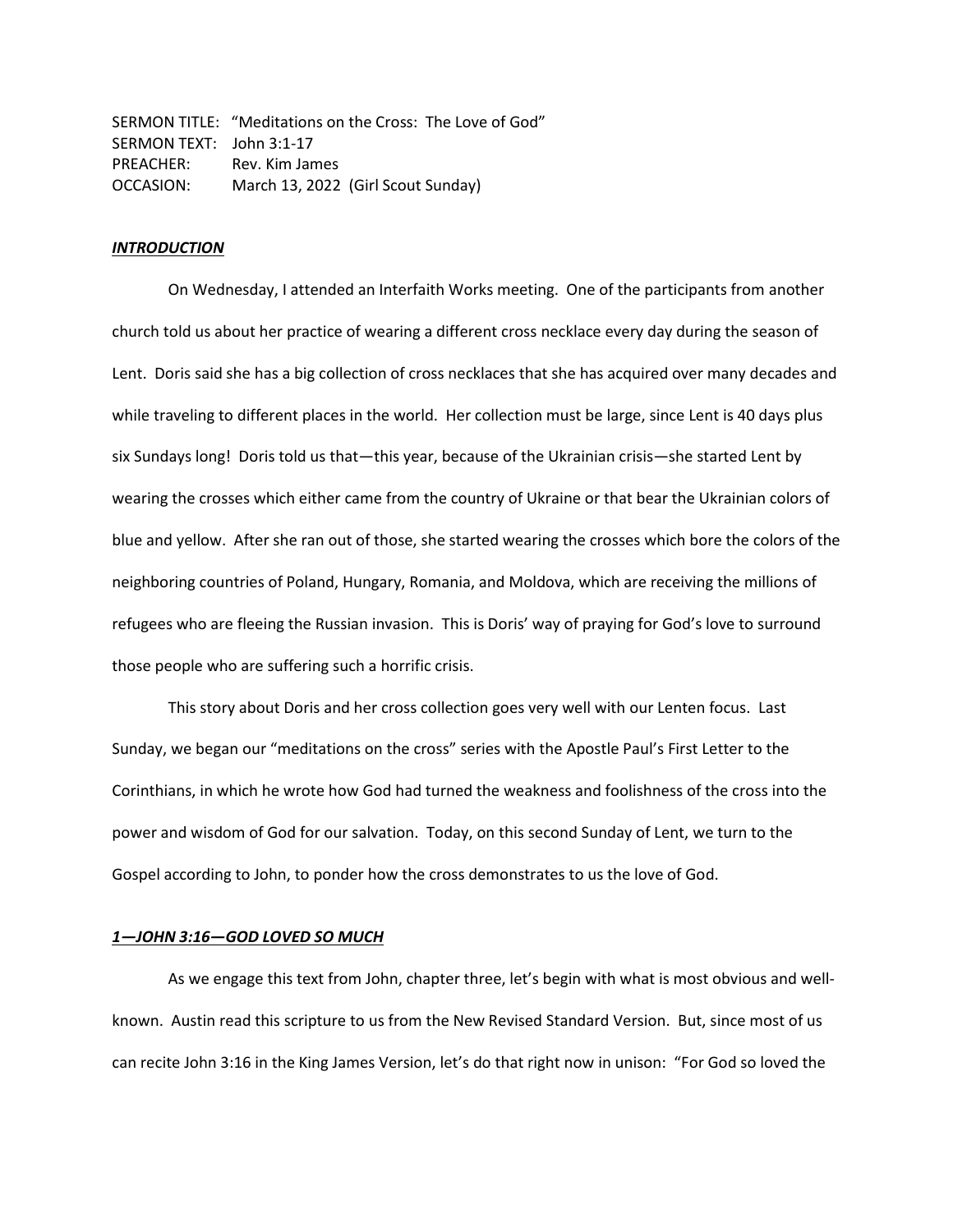world, that he gave his only begotten Son, that whosoever believeth in him should not perish, but have everlasting life."

"For God so loved the world." That's one of the most central concepts of Christian faith. When we look at a cross, when we meditate on its meaning, first and foremost in our minds is the fact that God loved the world soooo much! That makes me think of the dialogue I've heard people say to one another. The first one says, "I love you soooo much!" And then the second one says, "I love you more." When we're trying to think about how much God loves the world, it's always going to be a quantity more than we could ever imagine. Whatever amount of love we think it might be, God loves even more than that, maybe even ten million more times than that. Or maybe even ten gazillion trillion billion times more than that.

A Christian pastor and author named Max Lucado wrote that God loves you so much that, if God had a refrigerator, your picture would be on it. If God had a wallet, your picture would be in it. Max Lucado wrote his book in a time before so many of us carried a cell phone with pictures. But, if he were writing his book now, I bet he would also add that, if God had a cell phone, your picture would be in it, and, if God could use that cell phone to access the cloud, God would store your picture in *that* digital space. And, no doubt, if God had a Facebook page, your picture would be posted there as well.

# *2—THE CROSS SHOWS US GOD'S HEALING, LIFE-GIVING LOVE*

This familiar scripture of John 3:16 assures us that God's love is expansive, wonderful, and available to anyone who believes. Of course, we're not just talking here about the fact that God loves us. We're talking about how meditating on the cross helps us understand and experience this love of God.

Neither of the words *cross* nor *crucifixion* appear in John 3. But the idea is present in verse 14, where Jesus says that the Son of Man must be lifted up. In this chapter, Jesus explains that, just as the Son of Man descended from heaven, so he will ascend again. That divine ascension would certainly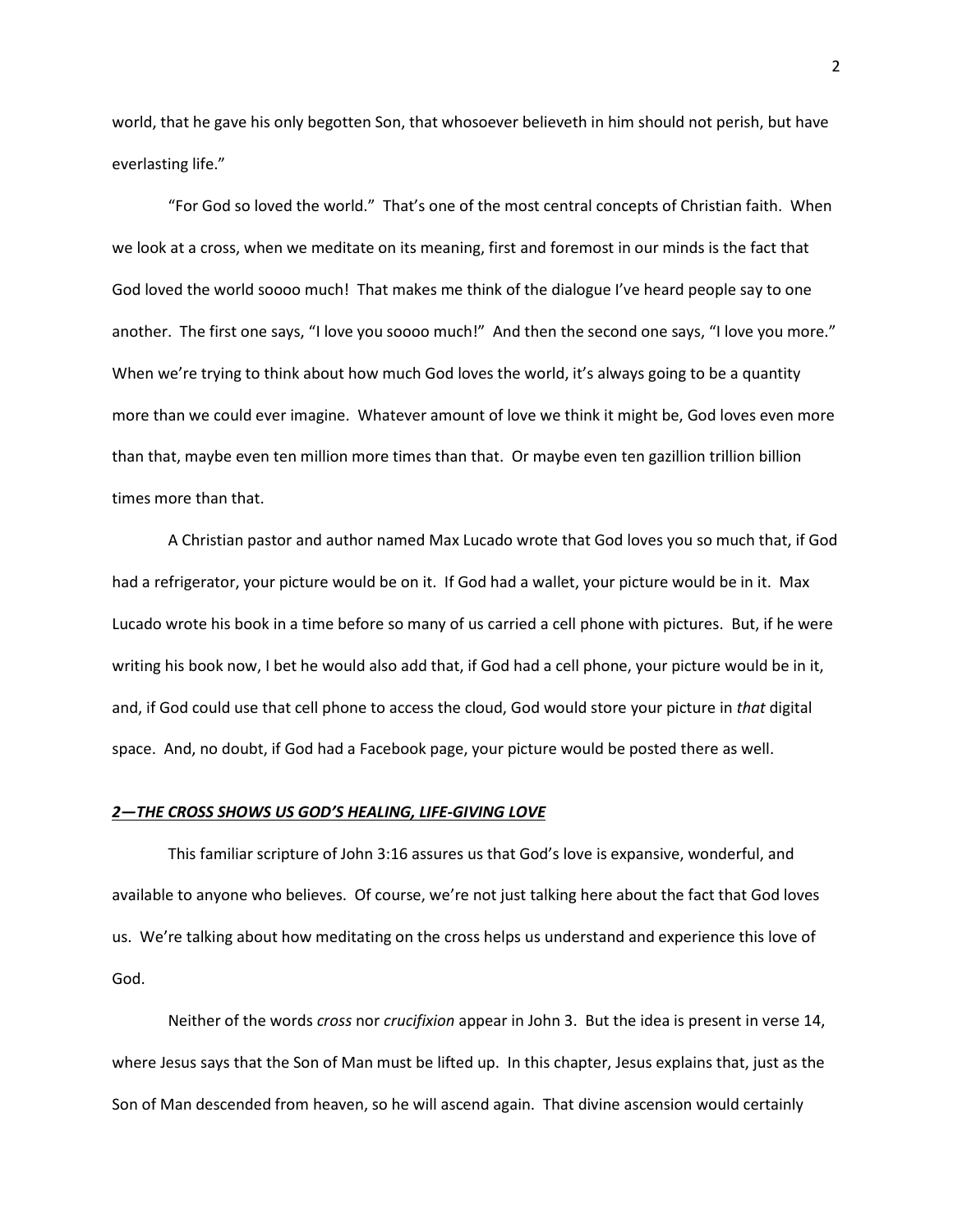include the time after the resurrection, but Jesus' ascension would begin by being lifted up on the cross for all the world to see.

To help everyone understand what he was talking about, in John 3:14 Jesus used an example from the Old Testament. The Book of Numbers, chapter 21, tells us that poisonous snakes were a problem for Moses and the Hebrews when they were wandering in the wilderness. In between their escape from slavery in Egypt and their new life in the Promised Land, God's people encountered many struggles of hunger, thirst, conflict, and this problem of deadly serpents. So God told Moses to put a bronze serpent on a pole and lift it up high. When bitten and poisoned people would look at the snake on the pole, they would be healed and live. That bronze snake was also a warning to those who had not yet been bitten. Seeing clearly what the danger was, they were better able to avoid the risk. That uplifted sign allowed them to change their behavior and live.

That snake on the pole was so healing and life-giving that the medical field continues to use a symbol like that today. But I would say that Jesus-lifted-up-on-the-cross has had an even more powerful and life-giving effect on the world. Yes, Jesus *died* on a cross. But not everyone needs to die a tragic or premature death. Our faith in Jesus inspires us to do many things that protect and care for our health and to avoid many behaviors that would cause us harm. Because we're human, our mortal bodies will all eventually give out—no matter how well we take care of them. But, even so, we can be raised to new life in our hearts, minds, and spirits through the divine spirit of Christ.

As Jesus is lifted up before us, we have the opportunity to learn from his teaching. We have the opportunity to believe in his grace and accept his forgiving mercy. Whatever poison is making us sick and killing us, we have the opportunity for healing and revitalization. Even in this life, even today, we have the opportunity to be born again or born from above, so that our lives are renewed in God's love. Jesus-lifted-up-high-on-the-cross is the sign that helps us see and receive this loving gift from God, this gift of eternal life.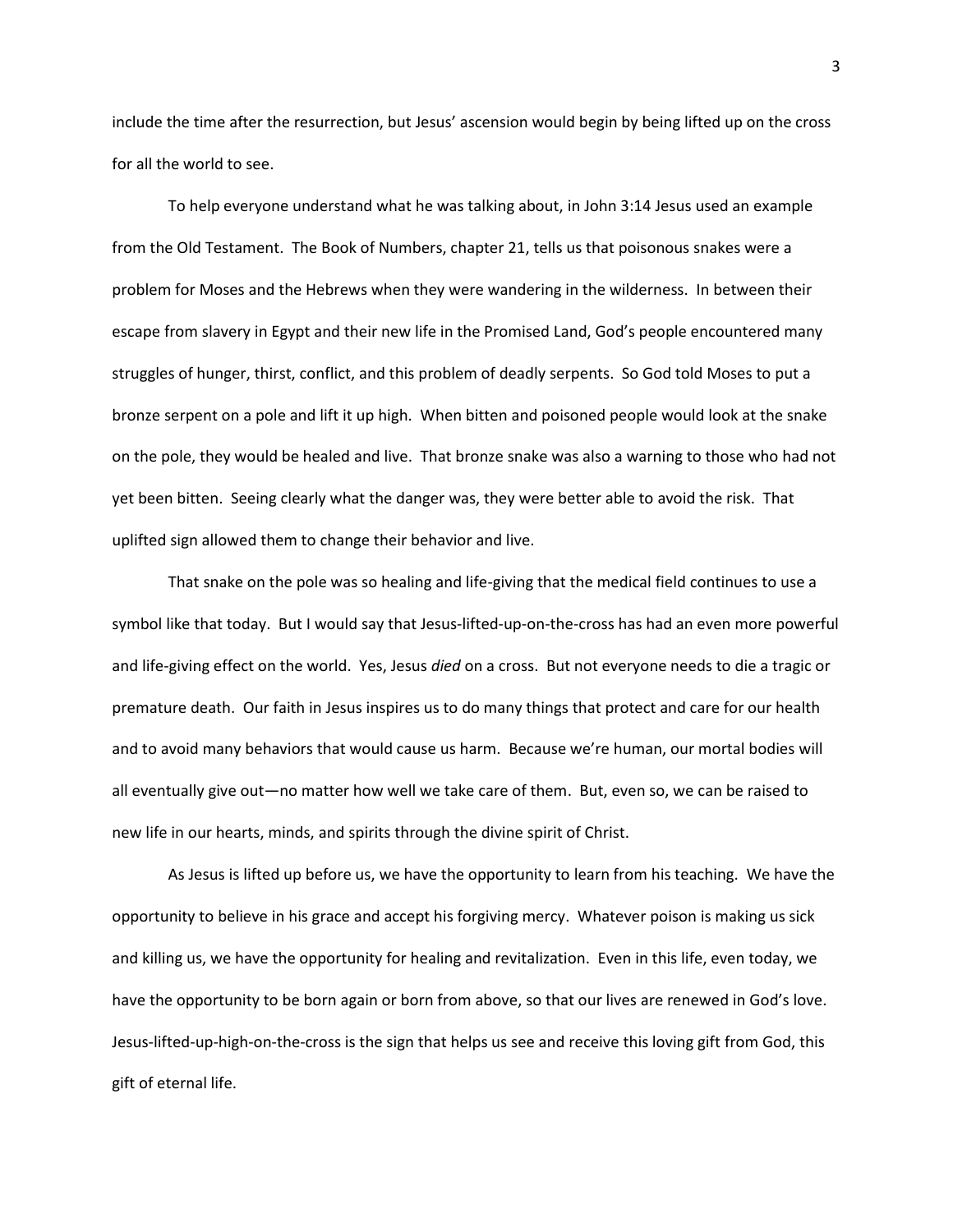This is what John 3:16 is talking about. God loved the world so much that God lifted Jesus up on a cross so we don't have to die in the wilderness of sin. Instead, we can believe in Christ, be healed of the poison, and be born into eternal life.

#### *3—NOTHING CAN SEPARATE US FROM GOD'S LOVE*

Frequently, we better understand one scripture by comparing it with another. Romans 8 is another passage that speaks about the love of God as shown by Jesus on the cross. There, we are reminded that God "did not withhold his own Son, but gave him up for all of us." But Jesus, who died, was also raised up to the right hand of God, and from there he intercedes for us. So, when we are faced with hardship, distress, persecution, famine, nakedness, peril, or sword, we can remember that our loving God has good things in store for us too. Romans 8 affirms that "neither death, nor life, nor angels, nor rulers, nor things present, nor things to come, nor powers, nor height, nor depth, nor anything else in all creation will be able to separate us from the love of God in Christ Jesus our Lord" (vv. 31-38).

If everything in our lives were nice and sweet and perfect, we might not need Jesus on a cross. But our human lives are a lot more complicated than that. After two years of dealing with COVID, it would have been great to just get back to normal life. But what happens? Along comes a Russian invasion of Ukraine that has worldwide implications. And, no doubt, there's other drama and trauma closer to home, as well. In our families, with our health, at work and school, and in our communities there's always something causing stress and worry. Because of bad luck, because of other people's mistakes, or because of our own poor choices, we humans suffer and die.

And so it helps us to have a Savior who also suffered and died. It helps us to see that the divine Son of God who was born in a lowly stable was also lifted up *on a cross*. No matter how horrible our life might get, no matter how sorry we might feel for ourselves or our loved ones, we have no doubt that Jesus can relate to our misery. When God decided to become incarnate as a human being, God